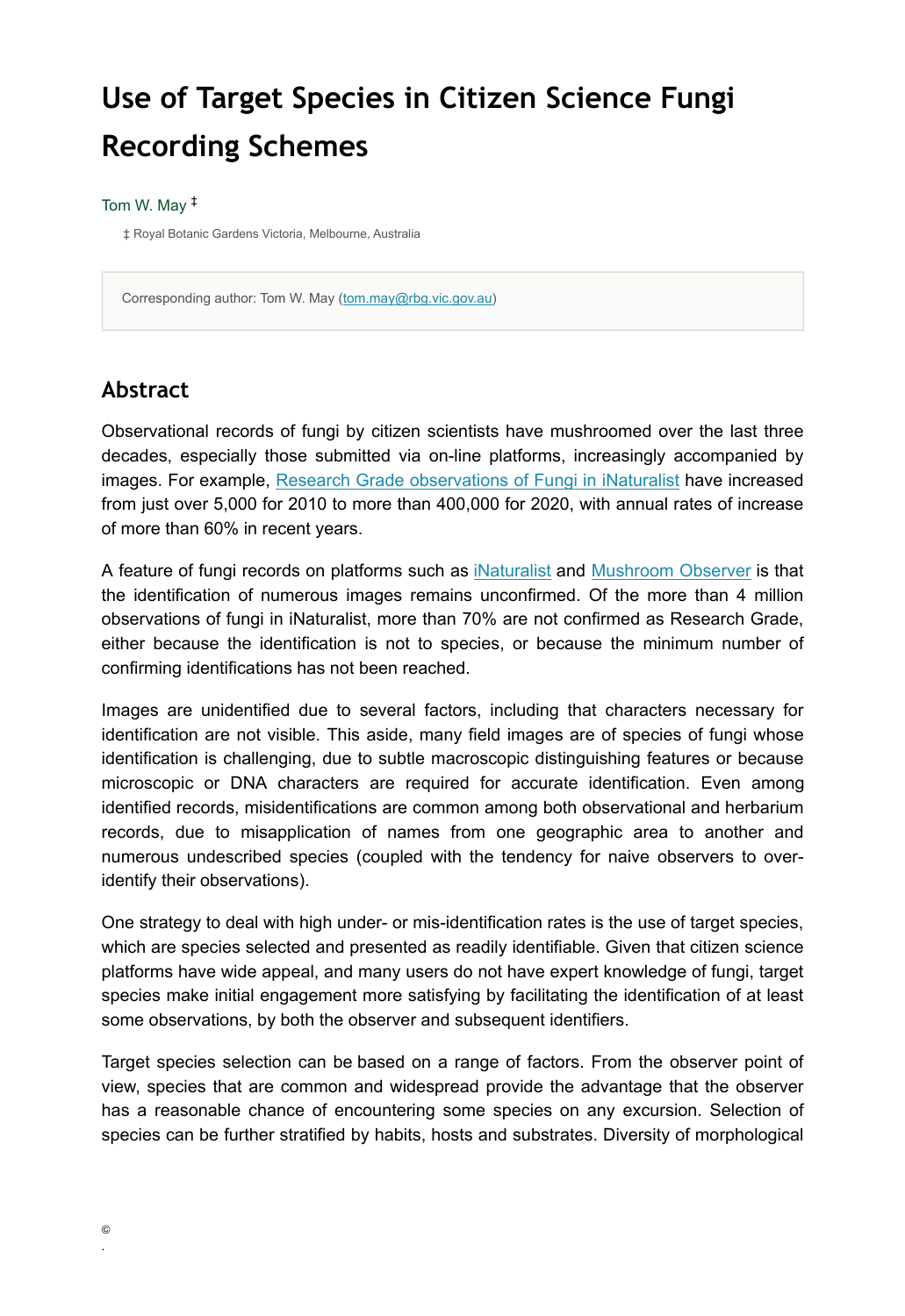and trophic groups among targets serves to introduce recorders to major groups and educates about the way fungi interact with their environment and other organisms.

The most important aspect of target species is identifiability. Expert knowledge of species that could be encountered must be used to select species. Monographs of fungi tend to focus on differentiation from taxonomically related species, often using microscopic characters. In providing information on target species, it is vital to provide comparisons to look-a-like (macroscopically similar) species, whether related or not and whether formally described or not.

In Australia, [Fungimap](https://fungimap.org.au/) commenced in 1995 as a fungi mapping scheme. Initially eight target species were selected, growing to 200 species. Key elements in the success of the scheme included: (1) a regular *[Fungimap Newsletter](https://fungimap.org.au/latest-news/)*, (2) an illustrated guide to the first 100 target species [\(Fungi Down Under,](https://shop.fungimap.org.au/product/fungi-down-under-the-fungimap-guide-to-australian-fungi-pat-grey-ed-grey/) published in 2005) in which inclusion of maps for all species was a spur for observers to fill and extend distributions, which at that stage were often patchy, (3) a small team of identifiers, who checked incoming records, and (4) training opportunities via workshops and forays.

Fungimap records were initially handled in-house in a purpose-built database that lacked a web interface, but could handle input from spreadhseets. Records are regularly supplied to the [Atlas of Living Australia](https://ala.org.au) and thence to the [Global Biodiversity Information Facility.](https://www.gbif.org/dataset/02abb9d1-7d81-42b3-ac9a-3b3d0c7a5280) Observers are now encouraged to use the [Fungimap Australia](https://inaturalist.ala.org.au/projects/fungimap-australia) project in iNaturalist.

Use of target species significantly increased the number and geographic spread of records. For example, prior to 1990, the highly distinctive Pixie's Parasol (*Mycena interrupta*) was known from few specimens (17 unique databased specimens). Inclusion as a target species has yielded more than 2,300 observation records, specifically contributed to Fungimap. There are more than 3,400 observations of the species, of which 99% were contributed since 1990. These data allow presentation of mature distribution maps in contexts such as the [Australian State of the Environment report for 2016](https://soe.environment.gov.au/theme/biodiversity/topic/2016/terrestrial-plant-and-animal-species-plant-species-and-fungi).

In relation to conservation threat assessments, data on target species can support apparent rarity by comparison of records of rare species against those of more common species that are in the same list. The assessment of Tea-tree Fingers (*Hypocreopsis amplectens*) as [Critically Endangered on the IUCN Red List of Threatened Species](https://www.iucnredlist.org/species/80188449/185681031) was supported by the fact that this species had been a Fungimap target since 1999, but at the time of the assessment in 2019 was known only from four sites.

Challenges in the use of target species include: (1) adjusting lists to incorporate new taxonomies without confusing recorders, (2) dealing with species that are not formally described, such as those with "field" names, (3) communicating with recorders not engaged with local networks that species belong to target sets, and (4) growing target species lists to maintain engagement. Nevertheless, target species are useful for observers and identifiers, and expert categorisation of the "identifiability" of species could be a useful feature to add to aggregated data sets, for use as a potential filter.